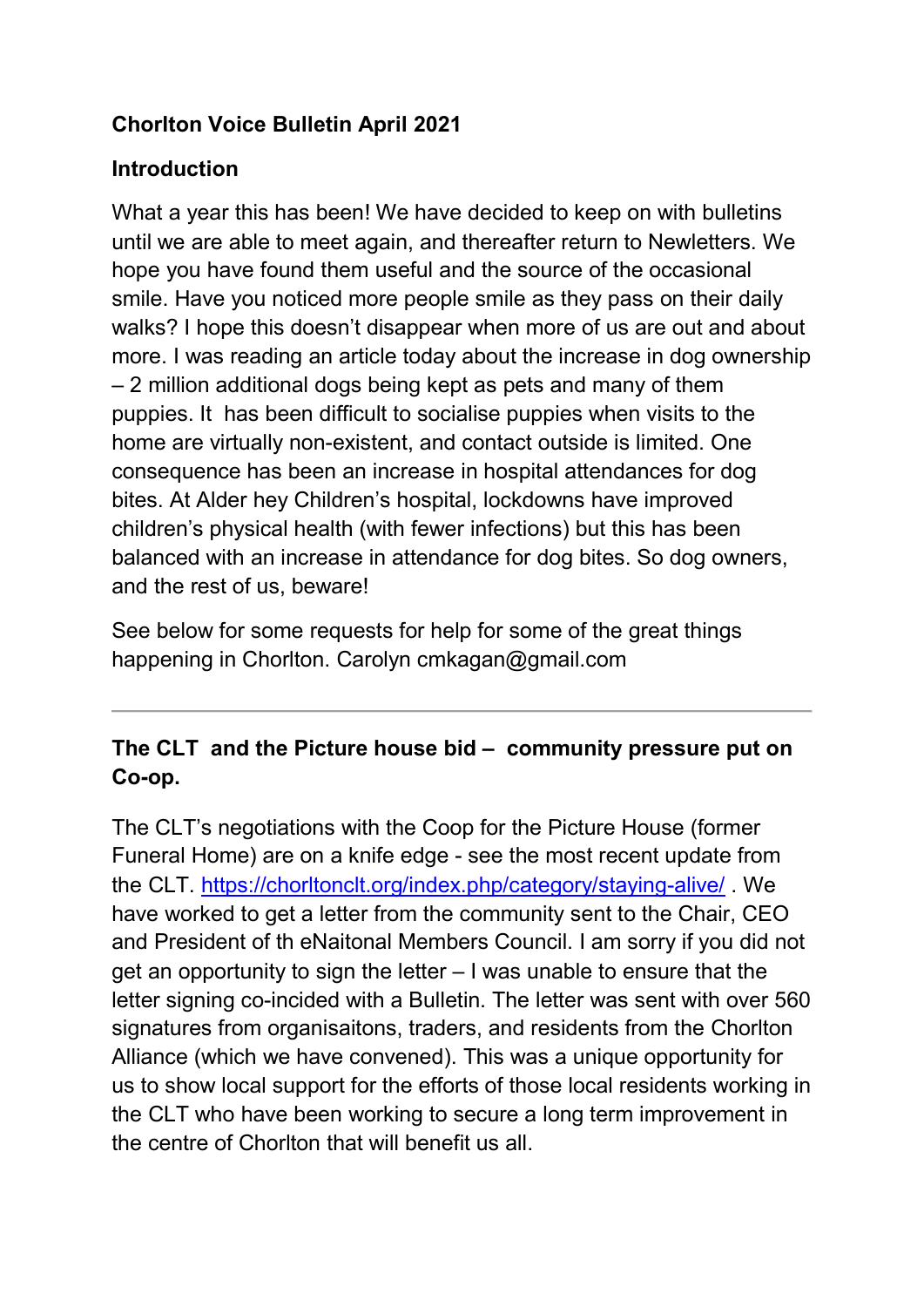## Our Green Chorlton

A group of volunteers from Let's Reimagine Chorlton have produced a fantastic leaflet and map to encourage people to enjoy spending time outdoors locally. This will be landing on your doormat any day.

See it at https://ourgreenchorlton.org.uk/map

They have been funded to provide a copy for every household in Chorlton and now need your help to distribute them! If you have a couple of hours between now and the end of April, please sign up at https://forms.gle/Anwp7eDC3tJAcFb69

#### Planning News

Planning permission has been granted for a pair of semi detached houses on the site of the existing bungalow at 25 Chandos Road South and for a canopy to the frontage of the shop at 59-61 Manchester Road (which used to be an appliance shop and is soon to open as a grocery).

Permission was refused for the extension of 15 - 19 Cranbourne Road to create 2 additional flats on the grounds that it would be over-intensive use of the site, increasing competition for on-street parking, and having an impact on neighbours.

The committee lodged an objection to an application for a covered outdoor dining area at Ruyi, 101 Manchester Road. Although we have objection to canopies in principle, we considered this one would be too obtrusive because of its depth and design.

Other recent planning applications include a request to retain the canopy on the side of Mary and Archie, 111 Manchester Road for a temporary period of 3 years.

We are very pleased to see that work to restore the shop front and forecourt at the Post Office Cafe, Wilbraham Road is nearly complete, following the demolition of the extension that was not built in accordance with the approved plans. We are grateful to the Council's enforcement team for all their work in ensuring this was put to right.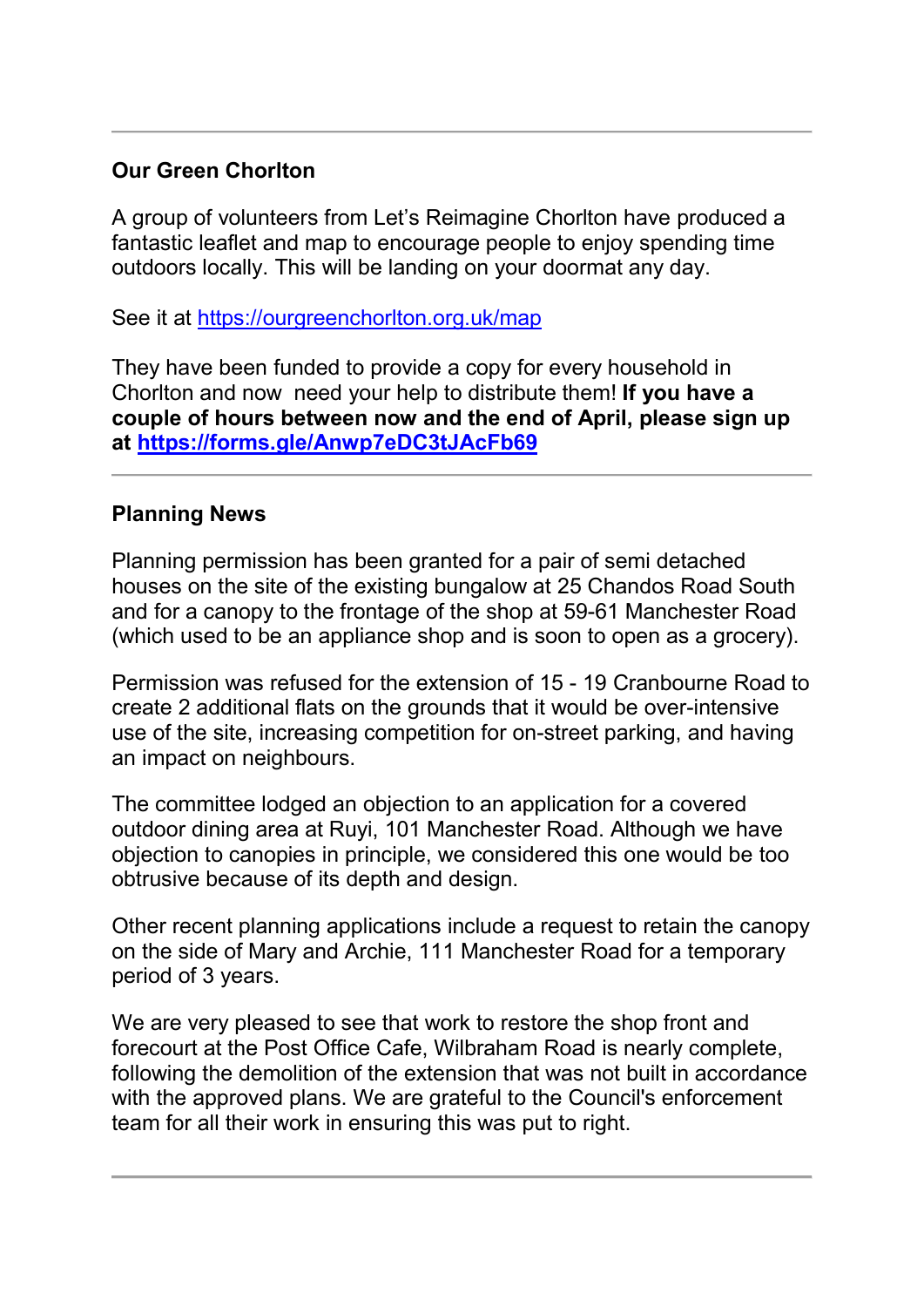## Our Streets Chorlton

One of the many things that the lively Our Streets Chorlton project has initiated is a photo challenge, leading to a community collage. You can see details here – do pass the word round.

https://ourstreetschorlton.co.uk/chorlton\_community\_collage/

The website is worth dipping into regularly, finding ways to get involved, or sign up for on their mailing list at https://ourstreetschorlton.co.uk/getinvolved/ (Scroll down on the page to find the sign up button)

## Chorlton Arts Festival

This is planned for September  $11-19<sup>th</sup>$ . Applications for artists are now open at

https://chorltonartsfestival.org/ {lease encourage budding or established artists to take part. This year there is likely to be a large outdoor element, so if you have a good gatepost, wall or fence that could accommodate some visual art, or have any ideas about spaces for performances or music, either sign up as a venue (https://chorltonartsfestival.org/) or contact eventa@chorltonarts.org.

We are also seeking volunteers for all manner of things, so if you are interested, please sign up at https://chorltonartsfestival.org

Word about recent Arts Festivals has spread far and wide, and Peter and Carolyn were invited, by the new bank of community Ideas, (see http://www.ecpa-online.com/new-bank/ for inspiring stories about communities from around the world) to deliver a webinar about a volunteer-led, local arts festival. This we did, and folk came from Netherlands, Germany, USA, Kenya, Italy to discuss how they might do something similar in their very different places.